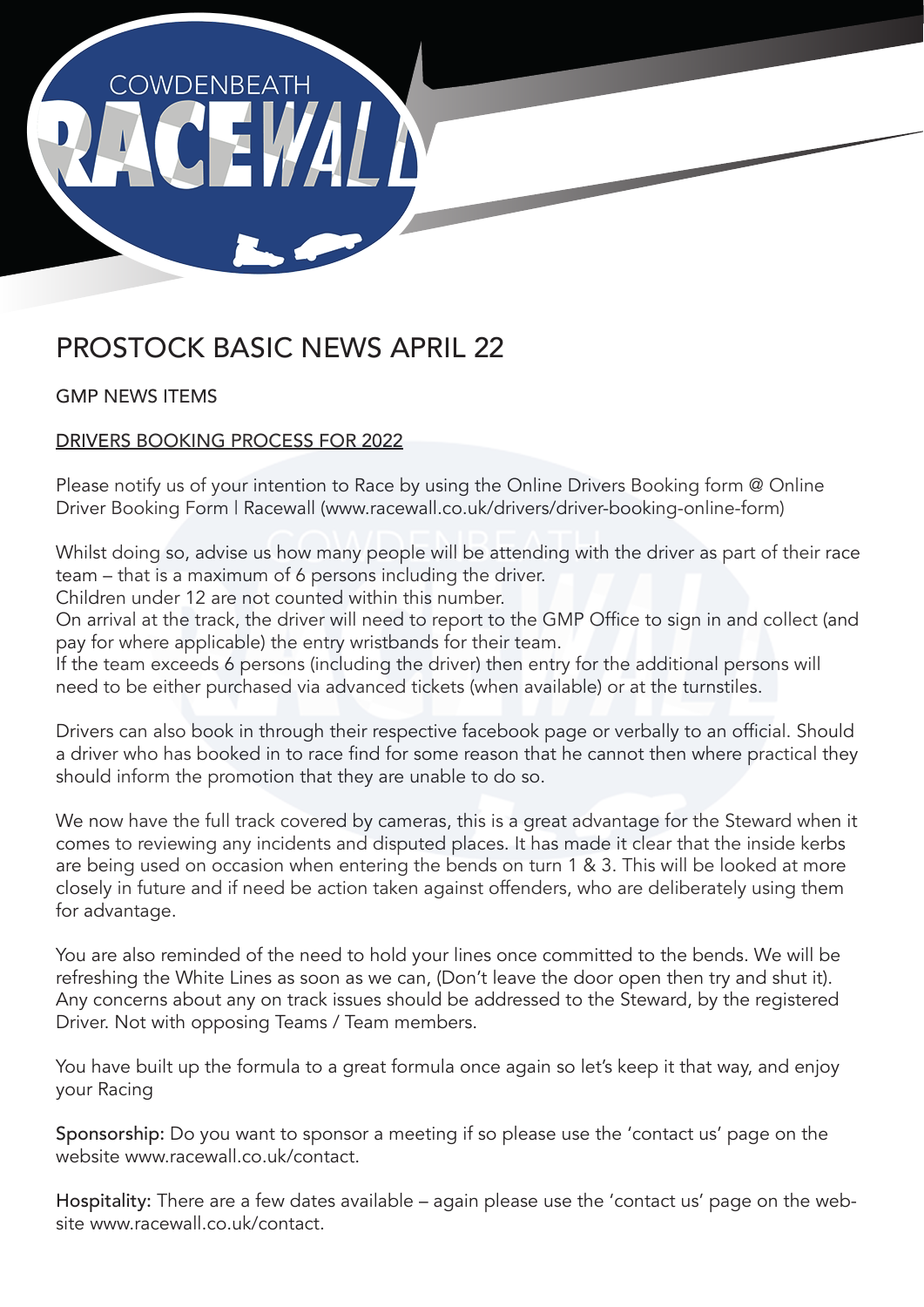We welcome back 320 Dean Whiteley to the Basics and he is using the ex-984 Deans car, the latter busy preparing a Saloon for later this year. Also back are 246 Megan Wilson and Tori Lee Adams.

### ON TRACK NEWS

#### 16 April

Back in action was 320 Dean Whiteley, 50 Tori Lee Adams and 246 Megan Wilson with 40 40 Alex Taylor getting the proceedings underway. He was to lose out to 348 Liam Boyle who went on to win heat one from Whiteley and 64 Callum Rennie. Heat two was again led by Taylor but he ended up being edged into the wall and suspending the race. Although Whiteley led on the restart C. Rennie went around the outside to move from third into the lead and on to win from Whiteley and Boyle.

The final saw Boyle make a good start with Whiteley and Adams filling the next two spots. There was a stoppage after a two car shunt on the turnstile bend but when the race restarted Boyle led but Whiteley was now under pressure from 600 Kielan Ogilvie but when they tangled it spelled disaster for 822 Aimee Winfield who went for a gap that disappeared and she hit a marker tyre and rolled. The race was stopped with Boyle winning from Ogilvie and 999 Nicole Russell. Aimee was assisted out of her car by the paramedics and thankfully we heard later that she was alright.

HEAT 1: 348, 320, 64, 999, 700, 6, 240, 698, 410, 609

HEAT 2; 64, 348, 320, 600, 700, 410, 240, 999, 688, 6

FINAL; ; 348, 600, 999, 698, 320, 240, 700, 688, 609, 410

#### TRACK CHAMPIONSHIP POINTS

Please turn over.